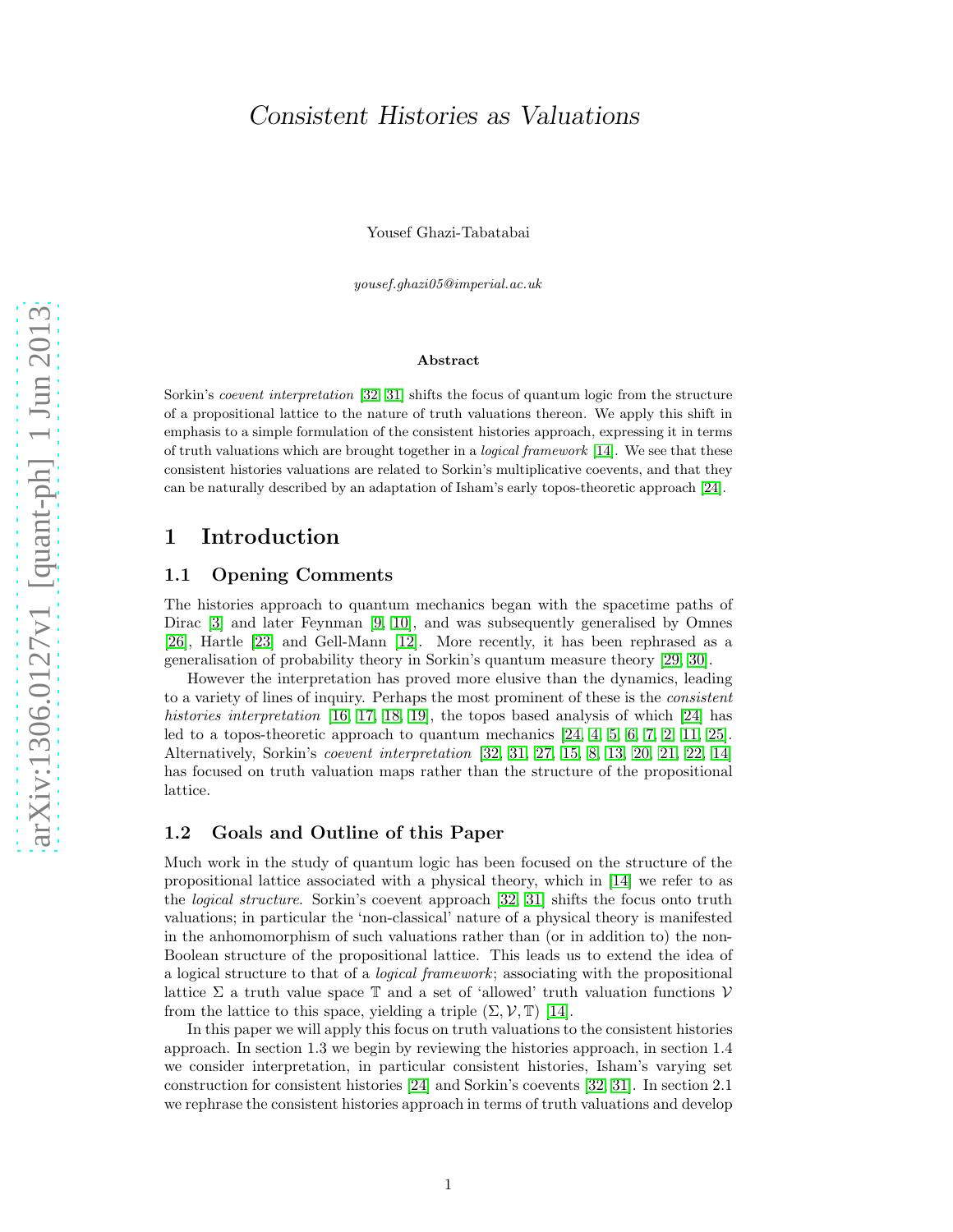a logical framework to describe them. In section 2.2 we consider how this might relate to Sorkin's coevent interpretation, particularly the multiplicative scheme, while in section 2.3 we adapt Isham's varying set construction to our valuation based approach, building a new logical structure. We conclude in section 3.

### 1.3 The Histories Approach

#### 1.3.1 Quantum Measure Theory

Sorkin's quantum measure theory [\[29,](#page-11-5) [30\]](#page-11-6) formulates the histories approach as a generalisation of probability theory. A *measure theory* or *histories theory* is a triple  $(\Omega, \Sigma, \mu)$  in which  $\Omega$  is the *sample space*,  $\Sigma$  the *event algebra* and  $\mu$  the *measure*. The elements of the sample space are the maximally detailed descriptions of outcomes for the system under examination, for example if we are considering a two tosses of a standard coin we have  $\Omega = \{hh, ht, tt\}$  where  $h = heads$  and  $t = tails$ , alternately for describing the dynamics of a particle we might take  $\Omega$  to be the set of spacetime paths from a set starting point. The event algebra  $\Sigma \subseteq 2^{\Omega}$  is our propositional lattice, with the lattice structure inherited from that of  $2^{\overline{\Omega}}$ , which in turn is defined by set inclusion. The measure  $\mu : \Sigma \to \mathbb{R}$  describes the dynamics, we require that  $\mu(A) \geq 0$  and  $\mu(\Omega) = 1$ . If  $\mu$  obeys the Kolmogorov sum rule,

$$
\mu(A \sqcup B) = \mu(A) + \mu(B) \,\forall \, A, B \in \Sigma,
$$
\n<sup>(1)</sup>

where  $\Box$  denotes disjoint union, then it is a probability measure and  $(\Omega, \Sigma, \mu)$  a probability theory. If the dynamics is already described by a decoherence functional[1](#page-1-0) D we set  $\mu(A) = D(A, A)$   $\forall A \in \Sigma$ . In general this leads  $\mu$  to obey the *quantum sum rule*,

<span id="page-1-1"></span>
$$
\mu(A \sqcup B \sqcup C) = \mu(A \sqcup B) + \mu(B \sqcup C) + \mu(C \sqcup A) \n- \mu(A) - \mu(B) - \mu(C), \forall A, B, C \in \Sigma
$$
\n(2)

We will call  $\mu$  a *quantum measure* if it obeys [\(2\)](#page-1-1), in which case we will denote  $(\Omega, \Sigma, \mu)$ a *quantum measure theory* or simply a *quantum theory*. Notice that a probability measure is a quantum measure, so that probability theories are a subset of quantum theories.

Unless explicitly stated otherwise, in what follows we will work with quantum measure theories, and for simplicity will assume that the sample space is finite and that  $\Sigma = 2^{\Omega}$  $\Sigma = 2^{\Omega}$  $\Sigma = 2^{\Omega}$ , so that the event algebra is Boolean<sup>2</sup>.

#### 1.3.2 Partitions and Coarse Grainings

We refer to a partition Λ of Ω as a *coarse graining*; Λ generates the *coarse grained Boolean sublattice*  $\Sigma_{\Lambda}$  of  $\Sigma$  to which we can restrict the measure leading to the *coarse grained histories theory*  $(\Lambda, \Sigma_{\Lambda}, \mu_{\Lambda})$ . Further, we refer to  $\Omega$ ,  $\Sigma$  and  $(\Omega, \Sigma, \mu)$ as *fine grainings* of  $\Lambda$ ,  $\Sigma_{\Lambda}$  and  $(\Lambda, \Sigma_{\Lambda}, \mu_{\Lambda})$  respectively. We follow [\[24\]](#page-11-2) in denoting the set of these coarse grained Boolean lattices<sup>[3](#page-1-3)</sup> by  $\mathcal{B}$ , which we can make into a poset using inclusion;  $\Sigma_{\Lambda_1} \leq \Sigma_{\Lambda_2}$  iff  $\Sigma_{\Lambda_1} \supseteq \Sigma_{\Lambda_2}$ , so that  $\Sigma_{\Lambda_1}$  is a fine graining of  $\Sigma_{\Lambda_2}$ . Now in some cases the restriction of the measure to a particular subalgebra  $\Sigma_{\Lambda}$ might obey the Kolmogorov sum rule, so that the coarse grained theory  $(\Lambda, \Sigma_{\Lambda}, \mu_{\Lambda})$ is a probability theory. We call such subalgebras (and their associated partitions) *dynamically classical* or *decoherent*, and denote the poset of such algebras (ordered

<sup>&</sup>lt;sup>1</sup>The decoherence functional  $D: \Sigma \times \Sigma \to \mathbb{C}$  is the standard form of the dynamics in a histories theory, for more details see for example [\[23\]](#page-11-4)

<span id="page-1-2"></span><span id="page-1-0"></span><sup>&</sup>lt;sup>2</sup>In what follows we will use the terms 'Boolean algebra' and 'Boolean lattice' interchangeably.

<span id="page-1-3"></span><sup>&</sup>lt;sup>3</sup>Note that [\[24\]](#page-11-2) uses  $\beta$  to refer to the poset of all Boolean sublattices, whereas we require such algebras to be generated by a partition.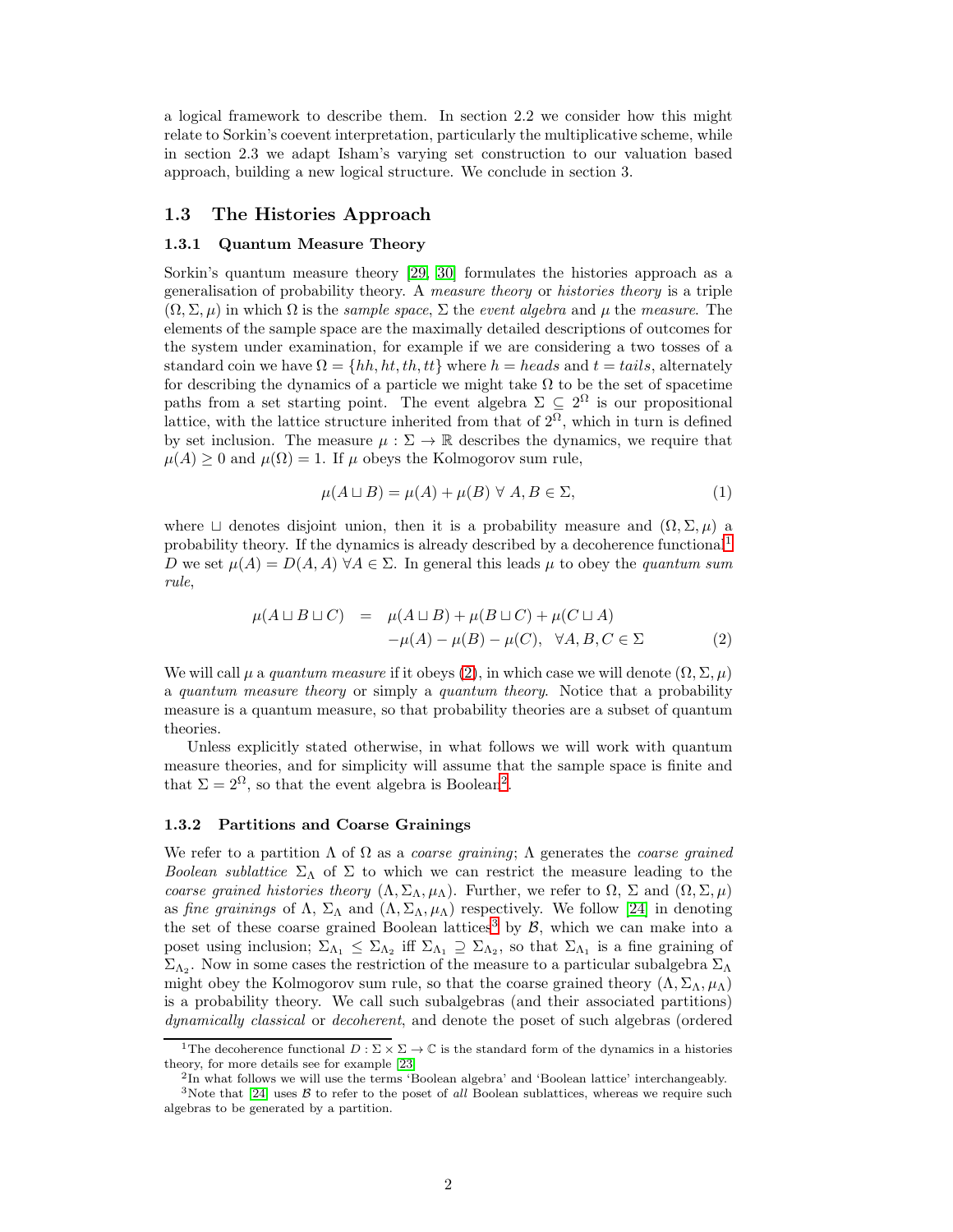by inclusion) by  $\mathcal{B}_D$ . Note that the decoherence of  $\Sigma_\Lambda \in \mathcal{B}$  implies the decoherence of all coarse grainings of  $\Sigma_{\Lambda}$ , so that  $\mathcal{B}_D \subseteq \mathcal{B}$  is an upper set.

We may want to distinguish between decoherent partitions and the subset thereof which, at least in principle, correspond to observable alternatives. Now the question of what constitutes a physically observable event may be difficult to define appropriately, and is not pertinent to what follows; we simply wish to avoid the assumption that it coincides with inclusion in a decoherent set. Then without exploring how we might concretely define this concept for a general histories theory, we will label the poset of *observable* Boolean sublattices by  $\mathcal{B}_O \subseteq \mathcal{B}_D$ , and will simply require that  $\mathcal{B}_O$ , like  $\mathcal{B}_D$ , should be an upper set. Continuing on this theme, we may wish to pick out those partitions corresponding to experiments that have actually taken place, or observations that have actually been made. Again, without going into what exactly we mean by an experiment or an observation in a closed system we will denote the corresponding poset by  $\mathcal{B}_E$  and require that it too should be an upper set.

#### 1.4 Interpretation

#### 1.4.1 Consistent Histories in Quantum Measure Theory

The interpretation of a probability theory is better understood than the interpretation of a quantum theory; the consistent histories approach [\[16,](#page-10-5) [17,](#page-10-6) [18,](#page-10-7) [19\]](#page-11-7) therefore seeks to restrict the interpretation of a quantum measure theory to the subsystems which are (dynamically) classical, in other words to the elements of  $B<sub>D</sub>$ . Then in place of a single propositional lattice  $\Sigma$  we will have a plethora of propositional lattices,  $\Sigma_{\Lambda} \in \mathcal{B}_D$ . The propositions within any element of  $\mathcal{B}_D$  can be logically compared using the full toolbox of Boolean algebra, however propositions which are not contained within a common element of  $\mathcal{B}_D$  are deemed incomparable. In other words we keep the Boolean algebras  $\Sigma_{\Lambda} \in \mathcal{B}_D$  but 'throw away' or 'choose to ignore' the larger algebra  $\Sigma$  (unless of course  $\Sigma$  is itself decoherent). The decoherent subalgebras are often referred to as *consistent sets*.

As an aside, note that in place of  $\mathcal{B}_D$  we might employ some concrete realisation of  $\mathcal{B}_O$  or  $\mathcal{B}_E$ . In particular, the use of  $\mathcal{B}_E$  might perhaps be considered as the consistent histories approach to an instrumentalist interpretation.

#### <span id="page-2-0"></span>1.4.2 A Topos interpretation of Consistent Histories

The separation of propositions into incomparable sets may itself require some interpretation. Isham addresses this issue by using topos theoretic structures to bring the various consistent sets together into a single logical formalism [\[24\]](#page-11-2); this work may be considered as a stand alone construction independent of the later and more far reaching application of topos theory by Isham and Döring  $[4, 5, 6, 7]$  $[4, 5, 6, 7]$  $[4, 5, 6, 7]$  $[4, 5, 6, 7]$  $[4, 5, 6, 7]$ . We will briefly outline some key results of [\[24\]](#page-11-2) which we will need further on, the reader is referred to [\[1\]](#page-10-17) for a more detailed description and an introduction to the relevant aspects of topos theory. Starting with a histories theory  $(\Omega, \Sigma, \mu)$  we proceed in steps.

- 1. We construct the constant varying set  $\Delta\Sigma$  in the topos  $\mathbf{Sets}^{\mathcal{B}_{\mathbf{D}}}$ , which associates  $\Sigma$  with each  $\Sigma_{\Lambda} \in \mathcal{B}_D$ .
- 2. Note that the subobject classifier  $\mathcal O$  in this topos is the association with each  $\Sigma_{\Lambda} \in \mathcal{B}_D$  of the set of upper sets in  $\mathcal{B}_D$  whose elements are all greater than or equal to  $\Sigma_{\Lambda}$ .
- 3. We construct the subobject  $S_D$  which associates with each  $\Sigma_\Lambda \in \mathcal{B}_D$  a set of propositions which Isham refers to as *accessible* from  $\Sigma_{\Lambda}$  [\[24\]](#page-11-2),

$$
S_D(\Sigma_\Lambda) = \{ A \mid \exists \Sigma_\Pi \le \Sigma_\Lambda \text{ st } A \in \Sigma_\Pi \}. \tag{3}
$$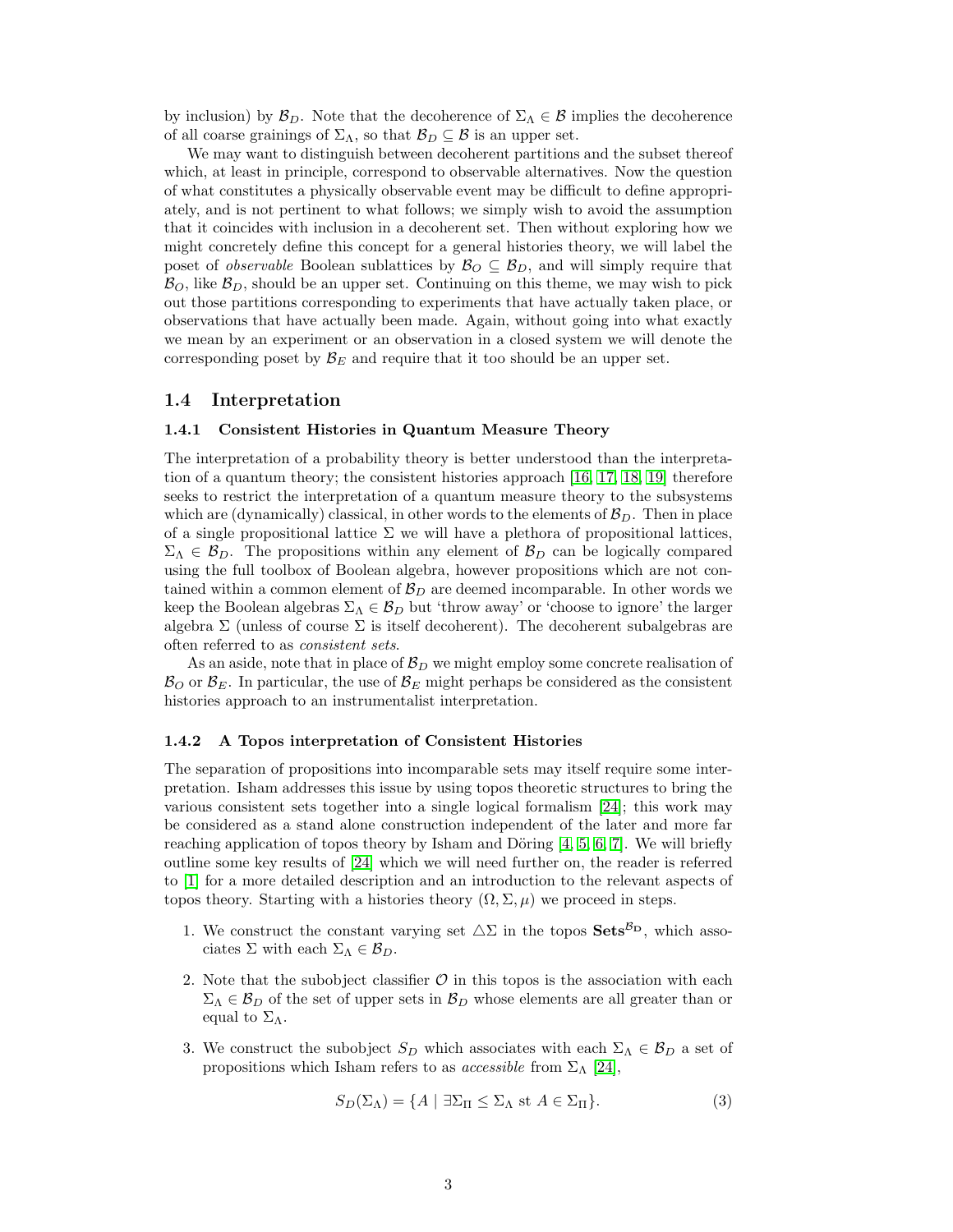Essentially this means that A is an element of at least one fine graining of  $\Sigma_{\Lambda}$ , or of  $\Sigma_{\Lambda}$  itself.

4. We define the maps,

$$
\chi_{\Sigma_{\Lambda}}^{S_D} : \Delta \Sigma(\Sigma_{\Lambda}) \rightarrow \mathcal{O}(\Sigma_{\Lambda})
$$
  

$$
\chi_{\Sigma_{\Lambda}}^{S_D} : A \rightarrow \{\Sigma_{\Pi} \ge \Sigma_{\Lambda} \mid A \in S_D(\Sigma_{\Lambda})\}.
$$
 (4)

Putting together  $\chi_{\Sigma_{\Lambda}}^{S_D}$  gives us the characteristic morphism  $\chi_{\Sigma}^{S_D} : \Delta \Sigma \to \mathcal{O}$ .

5. Given any event that is a member of a decoherent algebra,  $A \in \Sigma_{\Lambda} \in \mathcal{B}_D$ , we can use the characteristic morphism to define a corresponding global element of the subobject classifier,

$$
\Gamma \langle A \rangle : \mathbf{1} \to \mathcal{O}, \tag{5}
$$

where 1 is the terminal object in  $\textbf{Sets}^{\mathcal{B}_{\textbf{D}}}$ , which corresponds to the association of a singleton set  $\{\bullet\}$  with each  $\Sigma_{\Lambda} \in \mathcal{B}_D$  (any singleton set will suffice up to isomorphism). Then as a morphism  $\Gamma\langle A \rangle$  is defined by the family of maps,

$$
\Gamma \langle A \rangle_{\Sigma_{\Lambda}} : \bullet \mapsto \chi_{\Sigma_{\Lambda}}^{S_D}(A). \tag{6}
$$

6. We can use these global elements  $\Gamma\langle A \rangle$  to bring together the various propositional lattices  $\Sigma_{\Lambda} \in \mathcal{B}_D$  into a single propositional lattice. The subobject classifier is possessed of a natural Heyting algebra structure, so the set,

$$
\Gamma \langle \Sigma \rangle = \{ \Gamma \langle A \rangle \mid \exists \Sigma_{\Lambda} \in \mathcal{B}_D \text{ st } A \in \Sigma_{\Lambda} \},\tag{7}
$$

can be thought of as a subset of a Heyting algebra, and so will generate a Heyting algebra  $H\langle\Sigma\rangle$ . The reader is referred to [\[24\]](#page-11-2) for further details.

#### 1.4.3 Truth Valuations and a Logical Framework for Probability Theories

Rather than simply focusing on the structure of the propositional lattice, Sorkin has emphasised the role of truth valuations thereon. In [\[31\]](#page-11-1) Sorkin alludes to the 'three-fold character' of logic; in [\[14\]](#page-10-0) we formalised this notion to a triple  $(\Sigma, \mathcal{V}, \mathbb{T})$  which we called a *logical framework*. The *domain* is the event algebra Σ, the space of *truth values* T is generally (but not necessarily) a lattice, and the space of *truth valuations* is the set of 'allowed' valuation maps  $\phi : \Sigma \to \mathbb{T}$ . Note that strictly speaking, given  $V$  both  $\Sigma$  and  $\mathbb T$  are redundant since the definition of a map specifies its domain and range; however we will continue to explicitly include them for emphasis.

When  $(\Omega, \Sigma, \mu)$  is a probability theory we typically use  $\mathbb{T} = \mathbb{Z}_2$ , where we interpret 0 as 'false' and 1 as 'true'; notice that  $\mathbb{Z}_2$  is a Boolean lattice under the natural ordering  $0 < 1$ . The usual interpretation of a probability theory is that 'one history occurs'; labelling this *real history* as r we can construct a valuation map,

$$
r^* : \Sigma \rightarrow \mathbb{Z}_2
$$
  

$$
r^*(A) = \begin{cases} 1 & r \in A \\ 0 & r \notin A \end{cases}
$$
 (8)

It is easy to check that such maps are lattice homomorphisms  $r^* \in Hom(\Sigma, \mathbb{Z}_2)$ , in fact they are all of the lattice homomorphisms other than the zero map [\[13\]](#page-10-16), which we will exclude from  $Hom(\Sigma, \mathbb{Z}_2)$ . Then for a classical probability theory  $(\Omega, \Sigma, \mathbb{P})$ our logical framework will be  $(\Sigma, Hom(\Sigma, \mathbb{Z}_2), \mathbb{Z}_2)$ .

Now we may want to link our logical framework to the dynamics in some way; perhaps the simplest means of doing so is Sorkin's concept of *preclusion* [\[32\]](#page-11-0), which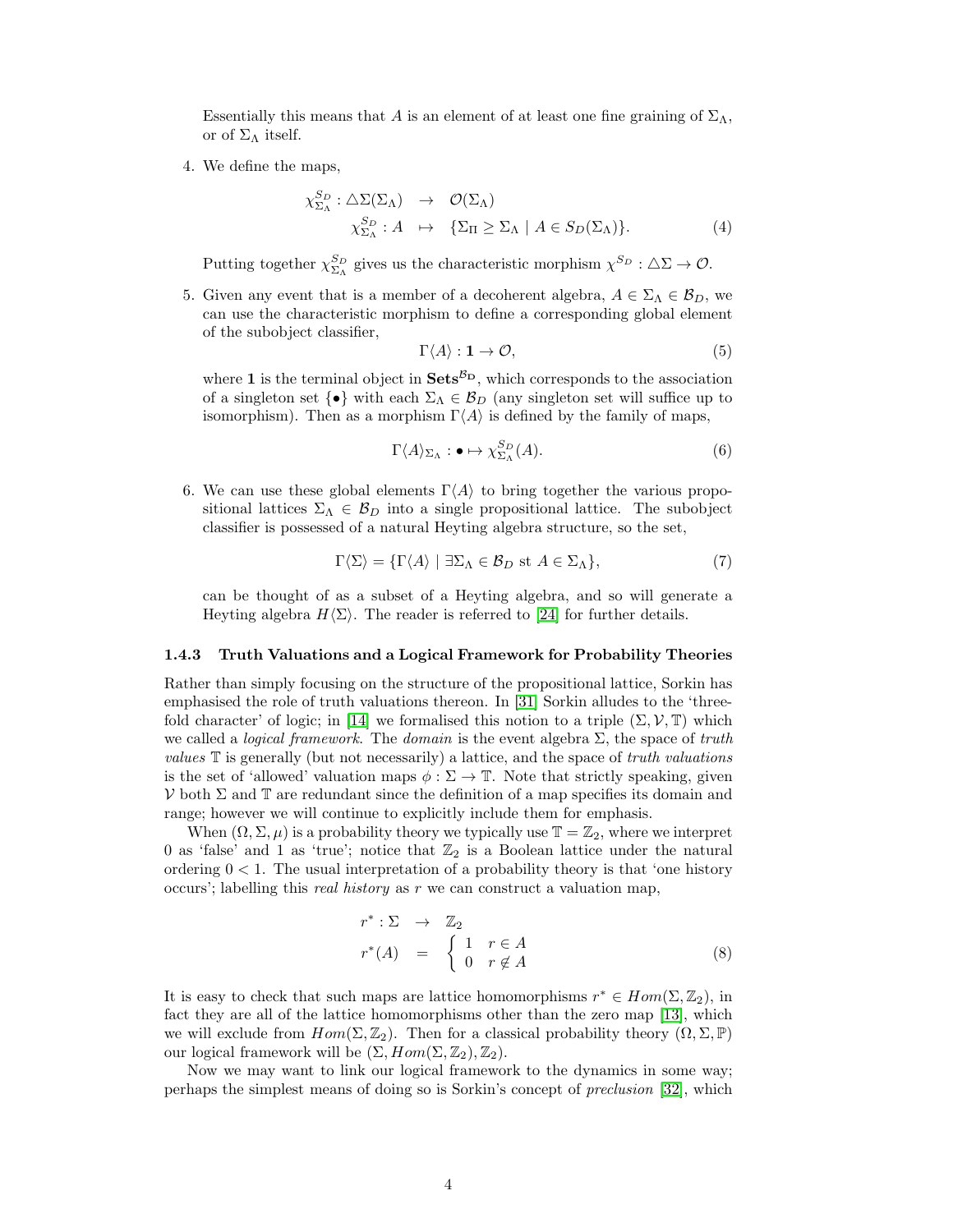intuitively states that dynamically 'disallowed' events are logically 'false'. More precisely this means that for a histories theory  $(\Omega, \Sigma, \mu)$  we wish to impose,

<span id="page-4-0"></span>
$$
\mu(A) = 0 \Rightarrow \phi(A) = 0 \,\forall A \in \Sigma, \phi \in \mathcal{V}.\tag{9}
$$

This leads us to define,

$$
\mathcal{C}(\Omega, \Sigma, \mu) = \{ \phi \in Hom(\Sigma, \mathbb{Z}_2) \mid \mu(A) = 0 \Rightarrow \phi(A) = 0 \},\tag{10}
$$

so that when  $\mu$  is a probability measure we can use the logical framework  $(\Sigma, \mathcal{C}(\Omega, \Sigma, \mu), \mathbb{Z}_2)$ .

#### <span id="page-4-1"></span>1.4.4 Coevents and the Multiplicative Scheme

It has been shown [\[8,](#page-10-15) [13\]](#page-10-16) that there are gedanken experimentally realisable quantum theories for which  $\mathcal{C}(\Omega,\Sigma,\mu) = \emptyset$ , leading us to conclude that  $(\Sigma,\mathcal{C}(\Omega,\Sigma,\mu),\mathbb{Z}_2)$  is not in general a suitable logical framework for a quantum histories theory. Sorkin's *coevents* [\[32,](#page-11-0) [31\]](#page-11-1) are a proposed generalisation in which the valuation maps may be anhomomorphic. More precisely, given a histories theory  $(\Omega, \Sigma, \mu)$  a coevent is a map,

$$
\phi: \Sigma \to \mathbb{Z}_2,\tag{11}
$$

which is not everywhere zero; we denote the set of all coevents by  $\Sigma^{\diamond}$ . A *coevent scheme* is an assignment of a subset of  $\Sigma^{\diamond}$  to every histories theory  $(\Omega, \Sigma, \mu)$ ; we think of a coevent scheme as representing the 'physically allowed' set of truth valuations for each histories theory.

A coevent is *multiplicative* [?] if it obeys,

$$
\phi(A \wedge B) = \phi(A) \wedge \phi(B). \tag{12}
$$

We denote the set of multiplicative coevents associated with a histories theory  $(\Omega, \Sigma, \mu)$ by  $\Sigma^*$ . It is easy to see that the support  $\phi^{-1}(1)$  of a multiplicative coevent is a filter. Since  $\Sigma$  is finite, we can define the map,

$$
*: \Sigma^* \rightarrow \Sigma
$$
  

$$
*: \phi \mapsto \phi^*,
$$
 (13)

where  $\phi^*$  is the principal element of  $\phi^{-1}(1)$ . We can extend this map to  $\Sigma \sqcup \Sigma^*$  by setting  $* : A \mapsto A^*$  for all  $A \in \Sigma$  where,

$$
A^*(B) = \begin{cases} 1 & A \subseteq B \\ 0 & A \nsubseteq B \end{cases}
$$
 (14)

It is easy to see that  $(\phi^*)^* = \phi$ , so that \* is an involution; because of this we can think of  $*$  as a duality. Comparison of multiplicative coevents  $A^*$  with homomorphisms  $r^*$ has lead to multiplicative coevents being considered as '*ontological coarse grainings*'.

We say that a coevent is *preclusive* if it obeys  $(9)$ , and that a coevent  $\phi$  *dominates* a coevent  $\psi$  if  $\phi(A) = 1 \Rightarrow \psi(A) = 1 \forall A \in \Sigma$ . A coevent  $\phi$  is *minimal* within a set  $S \subset \Sigma^{\diamond}$  of coevents if there does not exist  $\psi \in S$  such that  $\psi$  dominates  $\phi$ . The *multiplicative scheme* associates with a histories theory  $(\Omega, \Sigma, \mu)$  the set of coevents that are minimal among preclusive multiplicative coevents [\[31,](#page-11-1) [13\]](#page-10-16).

The purpose of minimality is to ensure that  $\mathcal{M}(\Omega,\Sigma,\mu) = \mathcal{C}(\Omega,\Sigma,\mu)$  whenever the measure is classical (whenever  $\mu$  is a probability measure), so that a dynamically classical system will obey 'classical logic'. However in practise we expect probability theories to 'emerge' as the restriction of a quantum theory to a decoherent sublattice, which suggests that we should look for some kind of 'coevent classicality' on such sublattices  $\Sigma_{\Lambda} \in \mathcal{B}_D$ . At the very least, to avoid conflict with observation we require some form of 'classicality' in  $\mathcal{B}_E$ . To make this more precise, we say that a coevent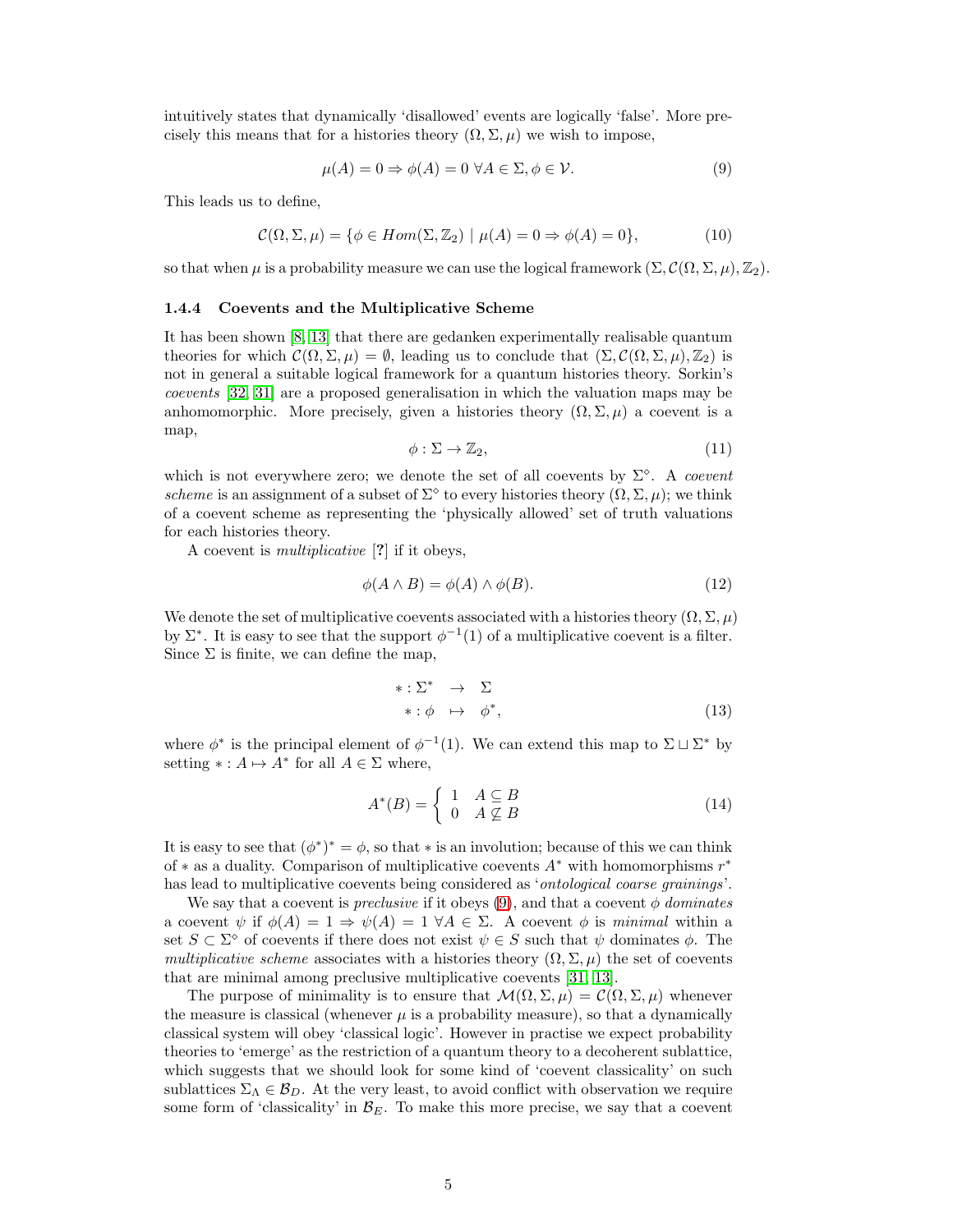$\phi$  is *classical* on a partition  $\Lambda$  (or the boolean lattice  $\Sigma_{\Lambda}$  generated by  $\Lambda$ ) if  $\phi$  maps exactly one of the elements of  $\Lambda$  to one, which is equivalent to  $\phi$  restricting to a (not everywhere zero) homomorphism on  $\Sigma_{\Lambda}$ .

Now it can be shown that coevents  $\phi \in \mathcal{M}(\Omega, \Sigma, \mu)$  in the multiplicative scheme are not in general classical on all decoherent partitions, leading to potential interpretational difficulties. Sorkin [\[31\]](#page-11-1) has suggested an alternate dynamical condition, that of *preclusive separability*. A partition  $\{A_i\}$  (and the associated sublattice  $\Sigma_{\{A_i\}}$ ) is preclusively separable for any measure zero set Z the intersections  $A_i \cap Z$  are also of measure zero, for all i. We will write  $\mathcal{B}_P$  to denote the poset of preclusively separable sublattices, it can me checked that  $\mathcal{B}_P$  is an upper set. It can be shown [\[13\]](#page-10-16) that any  $\phi \in \mathcal{M}(\Omega, \Sigma, \mu)$  is classical on any preclusively separable partition; further, for any preclusive homomorphism  $\psi \in \mathcal{C}(\Lambda, \Sigma_\Lambda, \mu|_{\Lambda})$  on a preclusively separable partition  $\Lambda$ there exists  $a \phi \in \mathcal{M}(\Omega, \Sigma, \mu)$  which restricts to  $\psi$  on  $\Sigma_{\Lambda}$ . Sorkin has argued [\[31,](#page-11-1) [28\]](#page-11-13) that any partition relating to a potential observation is preclusively separable, which in our terminology means  $\mathcal{B}_P \subseteq \mathcal{B}_O$ .

## <span id="page-5-1"></span>2 Consistent Histories as Truth Valuations

### 2.1 A Logical Framework for Consistent Sets

Consistent histories focuses on the individual consistent sets, which in our terminology are the dynamically classical sublattices. For any such  $\Sigma_{\Lambda} \in \mathcal{B}_D$  the dynamics restricts to a probability theory  $(\Lambda, \Sigma_{\Lambda}, \mu_{\Lambda})$ ; the consistent histories approach directs us to interpret this restricted theory on a 'stand alone' basis. Following the above, we then construct the logical framework  $(\Sigma_{\Lambda}, Hom(\Sigma_{\Lambda}, Z_2), Z_2)$  to describe the system, alternatively we might use  $(\Sigma_\Lambda, \mathcal{C}(\Lambda, \Sigma_\Lambda, \mu |_{\Lambda}), \mathbb{Z}_2)$  if we wish to rule out dynamically precluded valuations.

This leaves us with a logical framework for every dynamically classical partition. In section [2.3](#page-7-0) we will see how the partial order of  $\mathcal{B}_D$  can be used to bring these frameworks into a single structure along the lines of Isham's topos approach to consistent histories [\[24\]](#page-11-2). However for now we will simply bring all the valuations together by generalising our definition of a logical framework to be a triple  $(\mathbb{D}, \mathcal{V}, \mathbb{T})$ , where D is a set of sublattices of Σ and each of the valuations in V now maps from *one* of the elements of  $\mathbb D$  to  $\mathbb T$ . Then if  $(\Omega, \Sigma, \mu)$  is a probability theory the relevant logical framework would be  $({\{\Sigma\}}, \mathcal{C}(\Omega, \Sigma, \mu), \mathbb{Z}_2)$ , and if  $(\Omega, \Sigma, \mu)$  is a quantum theory the multiplicative scheme would yield  $({\{\Sigma\}},\mathcal{M}(\Omega,\Sigma,\mu),\mathbb{Z}_2)$ . Returning to consistent histories approach, we therefore suggest the logical framework  $(\mathcal{B}_D, \mathcal{V}_D, \mathbb{Z}_2)$  where,

$$
\mathcal{V}_D = \bigcup_{\Sigma_{\Lambda} \in \mathcal{B}_D} Hom(\Sigma_{\Lambda}, \mathbb{Z}_2). \tag{15}
$$

Alternatively if wish to rule out the dynamically precluded valuations at this stage we would use  $(\mathcal{B}_D, \mathcal{V}_C, \mathbb{Z}_2)$  where,

$$
\mathcal{V}_C = \bigcup_{\Sigma_{\Lambda} \in \mathcal{B}_D} C(\Lambda, \Sigma_{\Lambda}, \mu |_{\Lambda}).
$$
\n(16)

### <span id="page-5-0"></span>2.2 Comparison with Multiplicative Coevents

We label by  $A_{\Lambda}^*$  the valuation in  $Hom(\Sigma_{\Lambda}, \mathbb{Z}_2)$  mapping  $A \in \Lambda$  to 1; note that  $A_{\Lambda}^*$  is unique and  $A_{\Lambda}^*(B) = 0$  for all  $B \in \Lambda$  such that  $B \neq A$ . Note also that the 'partition index'  $\Lambda$  is necessary;  $A_{\Lambda_1}^* \neq A_{\Lambda_2}^*$  since the two maps have different domains.

Now notice that,

$$
supp(A_{\Lambda}^{*}) = supp(A^{*}),
$$
\n(17)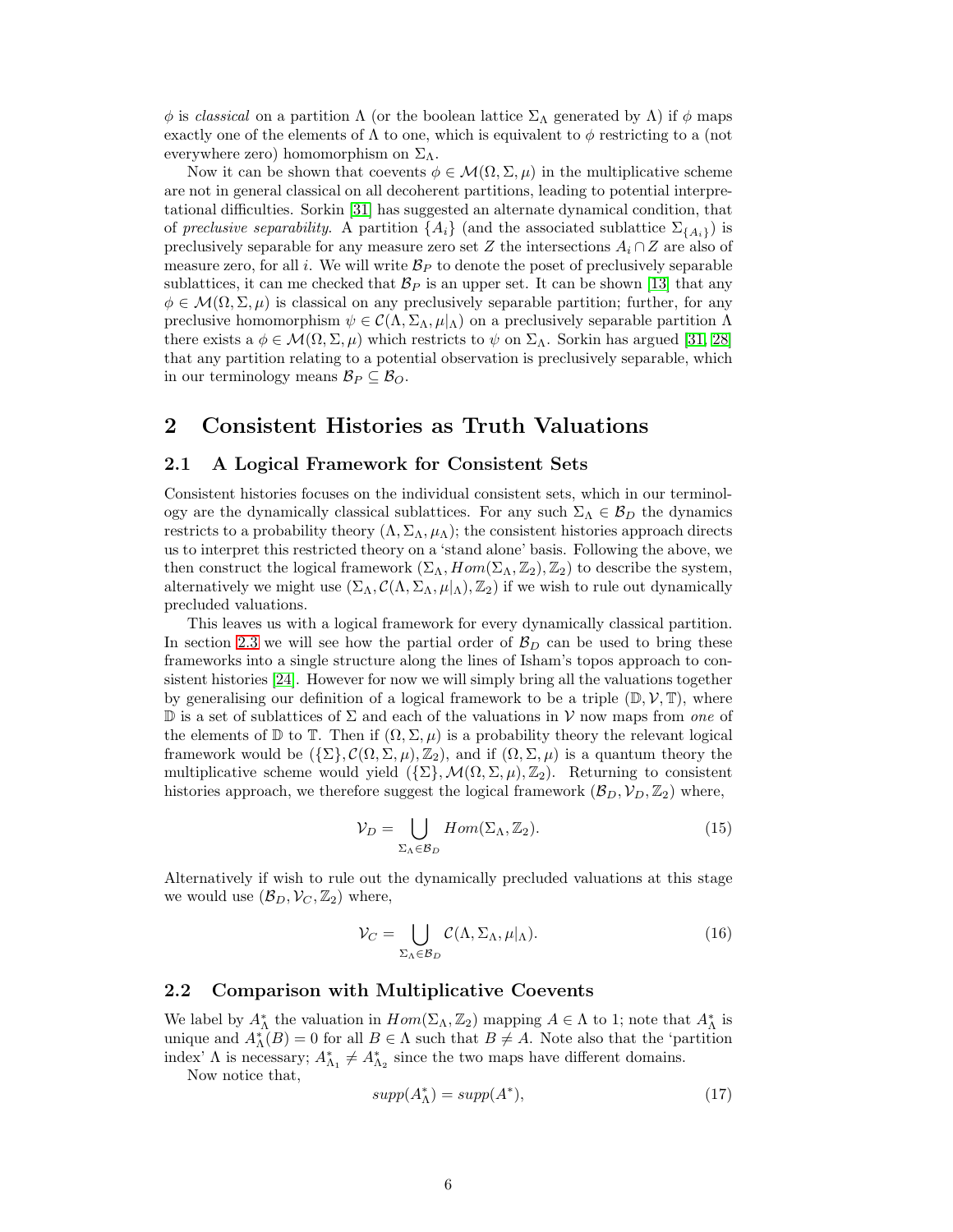where  $supp(\phi) = \phi^{-1}(1)$  is the support of a  $\mathbb{Z}_2$  valued map  $\phi$ . In fact  $A^*_{\Lambda}$  is simply the restriction of  $A^*$  to the sublattice  $\Sigma_{\Lambda}$ . This suggests a close link between consistent histories and multiplicative coevents; we will examine two approaches to bringing them together.

1. Adjust the multiplicative scheme to accommodate consistent histories Given a histories theory  $(\Omega, \Sigma, \mu)$  we could use the consistent histories logical framework to define a new coevent scheme. The most obvious way to do this would be by extending  $A_{\Lambda}^*$  to the multiplicative coevent  $A^*$ . This would yield the coevent scheme,

$$
Cons_D(\Omega, \Sigma, \mu) = \{A^* \mid \exists A^*_{\Lambda} \in \mathcal{V}_D \text{ st } supp(A^*) = supp(A^*_{\Lambda})\}.
$$
 (18)

Notice that  $Cons_D(\Omega, \Sigma, \mu) \subseteq \Sigma^*$  so that 'consistent histories coevents' are multiplicative. However they will not in general be preclusive; to remedy this we can define,

$$
Cons_C(\Omega, \Sigma, \mu) = \{A^* \mid \exists A^*_{\Lambda} \in \mathcal{V}_C \text{ st } supp(A^*) = supp(A^*_{\Lambda})\}.
$$
 (19)

Note that if  $\exists Z \in \Sigma$  st  $\mu(Z) = 0$  and  $A^*(Z) = 1$  then,

$$
Z \in supp(A^*)
$$
  
\n
$$
\Rightarrow Z \in supp(A^*_{\Lambda})
$$
  
\n
$$
\Rightarrow Z \in \Sigma_{\Lambda}.
$$
\n(20)

But then we have  $Z \in \Sigma_{\Lambda}$  with  $\mu |_{\Lambda}(Z) = 0$  and  $A_{\Lambda}^*(Z) = 1$ , so  $A_{\Lambda}^* \notin$  $\mathcal{C}(\Lambda, \Sigma_\Lambda, \mu|_{\Lambda})$ . Therefore any  $A^* \in Cons_{\mathcal{C}}(\Omega, \Sigma, \mu)$  is preclusive.

We might also choose to impose a minimality condition, for example we could start with the set  $M_{PC}$  of all multiplicative coevents that are both preclusive and classical on every decoherent partition, and then choose the minimal elements<sup>[4](#page-6-0)</sup> of  $M_{PC}$ . We refer to these coevents as  $Cons_M(\Omega, \Sigma, \mu)$ .

Now  $Cons_{C}(\Omega,\Sigma,\mu)$  and  $Cons_{M}(\Omega,\Sigma,\mu)$  could be thought of as alternatives to (or adjustments of) the multiplicative scheme  $\mathcal{M}(\Omega, \Sigma, \mu)$ . However in general coevents in  $Cons_{C}(\Omega,\Sigma,\mu)$  or  $Cons_{M}(\Omega,\Sigma,\mu)$  will not be classical on *all* classical partitions, and unlike the case of the multiplicative scheme we can not even argue that they will be classical on observable lattices  $\Sigma_{\Lambda} \in \mathcal{B}_O$ . Further, we have no guarantee that  $Cons_M(\Omega, \Sigma, \mu)$  will not be empty.

2. Adjust consistent histories to accommodate the multiplicative scheme Perhaps the most elegant means of achieving this is to use  $\mathcal{B}_{PD} = \mathcal{B}_P \cap \mathcal{B}_D$  in place of  $\mathcal{B}_D$ , requiring a sublattice  $\Sigma_{\Lambda}$  to be *both* decoherent and preclusively separable if it is to be considered as a 'consistent set'. We would then construct the logical framework  $(\mathcal{B}_{PD}, \mathcal{V}_{PD}, \mathbb{Z}_2)$  where,

$$
\mathcal{V}_{PD} = \bigcup_{\Sigma_{\Lambda} \in \mathcal{B}_{PD}} Hom(\Sigma_{\Lambda}, \mathbb{Z}_2), \tag{21}
$$

or the preclusive counterpart,

$$
\mathcal{V}_{PD} = \bigcup_{\Sigma_{\Lambda} \in \mathcal{B}_{PD}} \mathcal{C}(\Lambda, \Sigma_{\Lambda}, \mu|_{\Lambda}). \tag{22}
$$

In this framework, our results on preclusive separability (section [1.4.4](#page-4-1) and [\[13\]](#page-10-16)) mean that any  $\phi \in \mathcal{M}(\Omega, \Sigma, \mu)$  will be classical on any 'consistent set'

<span id="page-6-0"></span><sup>&</sup>lt;sup>4</sup>The coevents that are not dominated by any other coevent in  $M_{PC}$ , see section [1.4.4.](#page-4-1)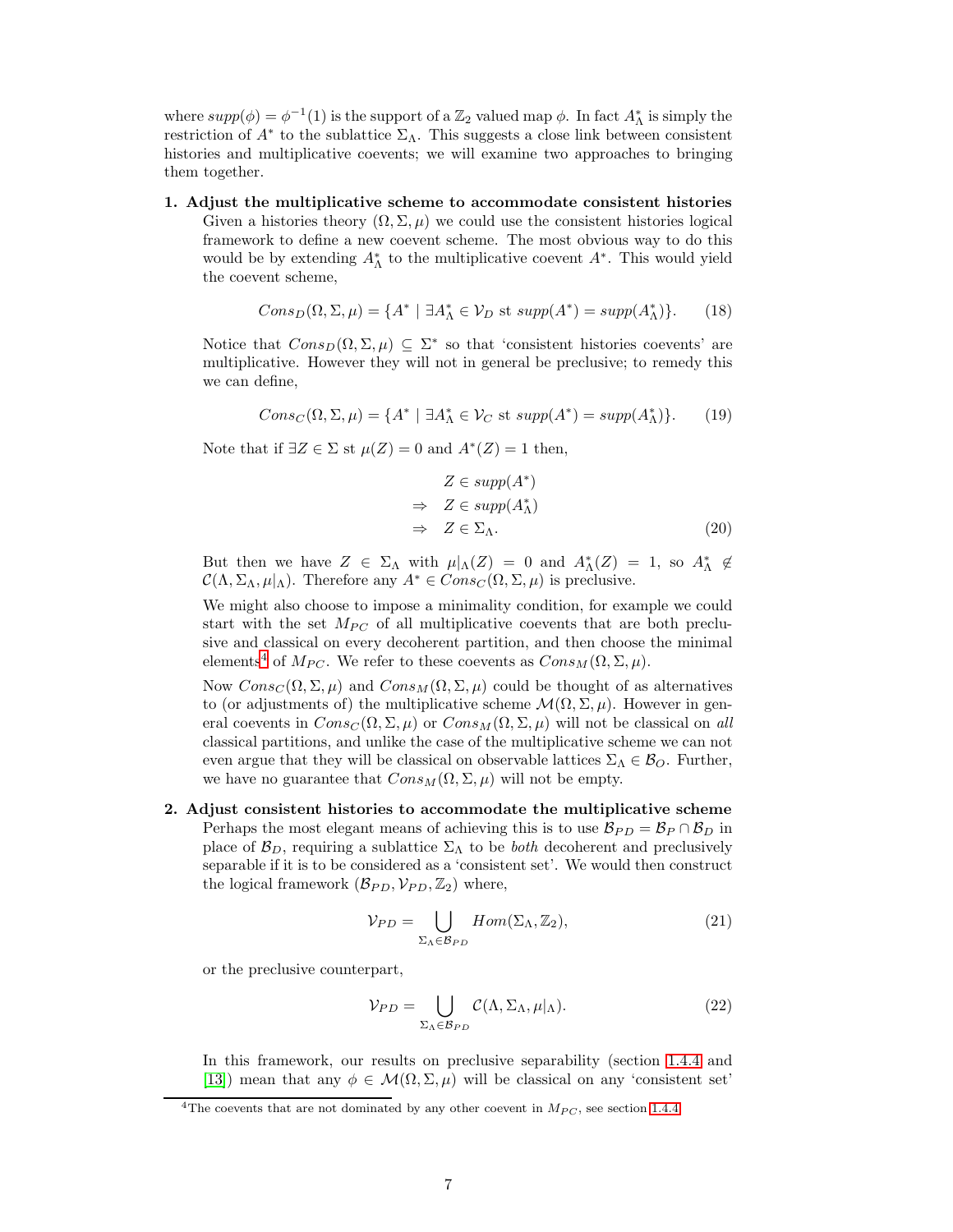$\Sigma_{\Lambda} \in \mathcal{B}_{PD}$ . Furthermore any  $A_{\Lambda}^* \in \mathcal{V}_{PD}$  will be the restriction of some  $\phi \in$  $\mathcal{M}(\Omega,\Sigma,\mu)$  to  $\Sigma_{\Lambda}$ . This effectively combines the multiplicative scheme with our consistent histories logical framework. However this will only be of interest if we accept Sorkin's argument [\[31\]](#page-11-1) that  $\mathcal{B}_P \subseteq \mathcal{B}_O$ , and only if we are happy with 'non-classical logic' on decoherent but not preclusively separable lattices.

### <span id="page-7-0"></span>2.3 Varying Sets for Valuations

We can adapt Isham's treatment of consistent histories (section [1.4.2](#page-2-0) and [\[24\]](#page-11-2)) to our valuation version thereof. This leads us to use the poset structure of  $\mathcal{B}_D$  to bring together the logical frameworks  $(\Sigma_{\Lambda}, Hom(\Sigma_{\Lambda}, Z_2), Z_2)$  into a single construction that may be viewed as an alternative to  $(\mathcal{B}_D, \mathcal{V}_D, \mathbb{Z}_2)$ . Alternatively we might view this as a process of adding structure to  $(\mathcal{B}_D, \mathcal{V}_D, \mathbb{Z}_2)$  based on the order relations within  $\mathcal{B}_D$ .

If we were to follow Isham's approach exactly for valuations, we would associate with each element of  $\mathcal{B}_D$  the whole event algebra  $\Sigma$  to yield a constant varying set which we label  $\triangle^* \Sigma$ . We would then form the subobject  $S_D^*$  where,

$$
S_D^*(\Sigma_\Lambda) = \{ A^* \mid A \in S_D(\Sigma_\Lambda) \},\tag{23}
$$

from whence we can construct a valuation morphism and proceed as in section [1.4.2;](#page-2-0) due to the duality between  $\Sigma$  and  $\Sigma^*$  the resulting structures would be isomorphic to those of section [1.4.2.](#page-2-0) However, the constant varying set  $\triangle^* \Sigma$  seems intuitively to be more like a description of multiplicative coevents than of our consistent histories valuations. We therefore refine this construction to better fit consistent histories.

Instead of using a constant varying set, we will simply associate with each  $\Sigma_{\Lambda} \in$  $\mathcal{B}_D$  the valuations arising from the corresponding partition  $\Lambda$ . First we note that for  $\Sigma_{\Lambda_1}, \Sigma_{\Lambda_2} \in \mathcal{B}_D$  we have,

$$
\Sigma_{\Lambda_1} \leq \Sigma_{\Lambda_2} \Leftrightarrow \Sigma_{\Lambda_1} \supseteq \Sigma_{\Lambda_2}.
$$
\n(24)

It then can be checked that every map  $\phi_2 \in Hom(\Sigma_{\Lambda_2}, \mathbb{Z}_2)$  is the restriction to  $\Sigma_{\Lambda_2}$  of one or more maps  $\phi_1 \in Hom(\Sigma_{\Lambda_1}, \mathbb{Z}_2)$ . Now although there may be many  $\phi_1 \in Hom(\Sigma_{\Lambda_1}, \mathbb{Z}_2)$  corresponding to a given  $\phi_2 \in Hom(\Sigma_{\Lambda_2}, \mathbb{Z}_2)$ , the restriction of  $\phi_1 \in Hom(\Sigma_{\Lambda_1}, \mathbb{Z}_2)$  to  $\Sigma_{\Lambda_2}$  is unique. This allows us to define the map,

$$
V_{D12}: Hom(\Sigma_{\Lambda_1}, \mathbb{Z}_2) \rightarrow Hom(\Sigma_{\Lambda_2}, \mathbb{Z}_2)
$$
  

$$
V_{D12}(\phi_1) = \phi_1|_{\Sigma_{\Lambda_2}}.
$$
 (25)

Then composing such maps, and writing  $\mathcal{V}_{Di} = Hom(\Sigma_{\Lambda_i}, \mathbb{Z}_2)$ , for any pair  $\Sigma_{\Lambda_i} \leq$  $\Sigma_{\Lambda_i}$  we can define,

$$
V_{Dij}: \mathcal{V}_{Di} \rightarrow \mathcal{V}_{Dj}
$$
  
\n
$$
V_{Dij}(\phi_i) = \phi_i|_{\Sigma_{\Lambda_j}}.
$$
\n(26)

It can be checked that the assignment of  $V_{Di}$  to each  $\Sigma_{\Lambda_i} \in \mathcal{B}_D$ , together with the maps  $V_{Dij}$ , forms a *varying set over*  $\mathcal{B}_D$  which we will denote  $\triangle V$ . Note that  $\triangle V$  is not a constant varying set.

Intuitively, the 'dual' of  $\Delta V$  would be the varying set associating the elements of the partition  $\Lambda$  to each  $\Sigma_{\Lambda} \in \mathcal{B}_D$ , together with the map sending  $A \in \Lambda$  to the unique  $B \in \Pi$  satisfying  $B \supseteq A$ , where  $\Pi$  is a coarse graining of  $\Lambda$  (so that  $\Sigma_{\Pi} \geq \Sigma_{\Lambda}$ ). However this structure seems less natural than  $\triangle V$ .

We can now adapt the subobject  $S_D^*$  to our new construct. Because  $\triangle^*\Sigma$  associates  $\Sigma^*$  to each  $\Sigma_\Lambda \in \mathcal{B}_D$  whereas  $\Delta V$  associates  $Hom(\Sigma_\Lambda \mathbb{Z}_2) \subseteq \Sigma^*$  to  $\Sigma_\Lambda$ , it is therefore natural to consider a 'restriction' of  $S_D^*$ . With this in mind we define the object  $R_D$  in Sets<sup> $B_D$ </sup>,

$$
R_D(\Sigma_\Lambda) = \{ A_\Pi^* |_{\Sigma_\Lambda} \mid \exists \Sigma_\Pi \le \Sigma_\Lambda \text{ st } A_\Pi^* \in Hom(\Sigma_\Pi, \mathbb{Z}_2) \},\tag{27}
$$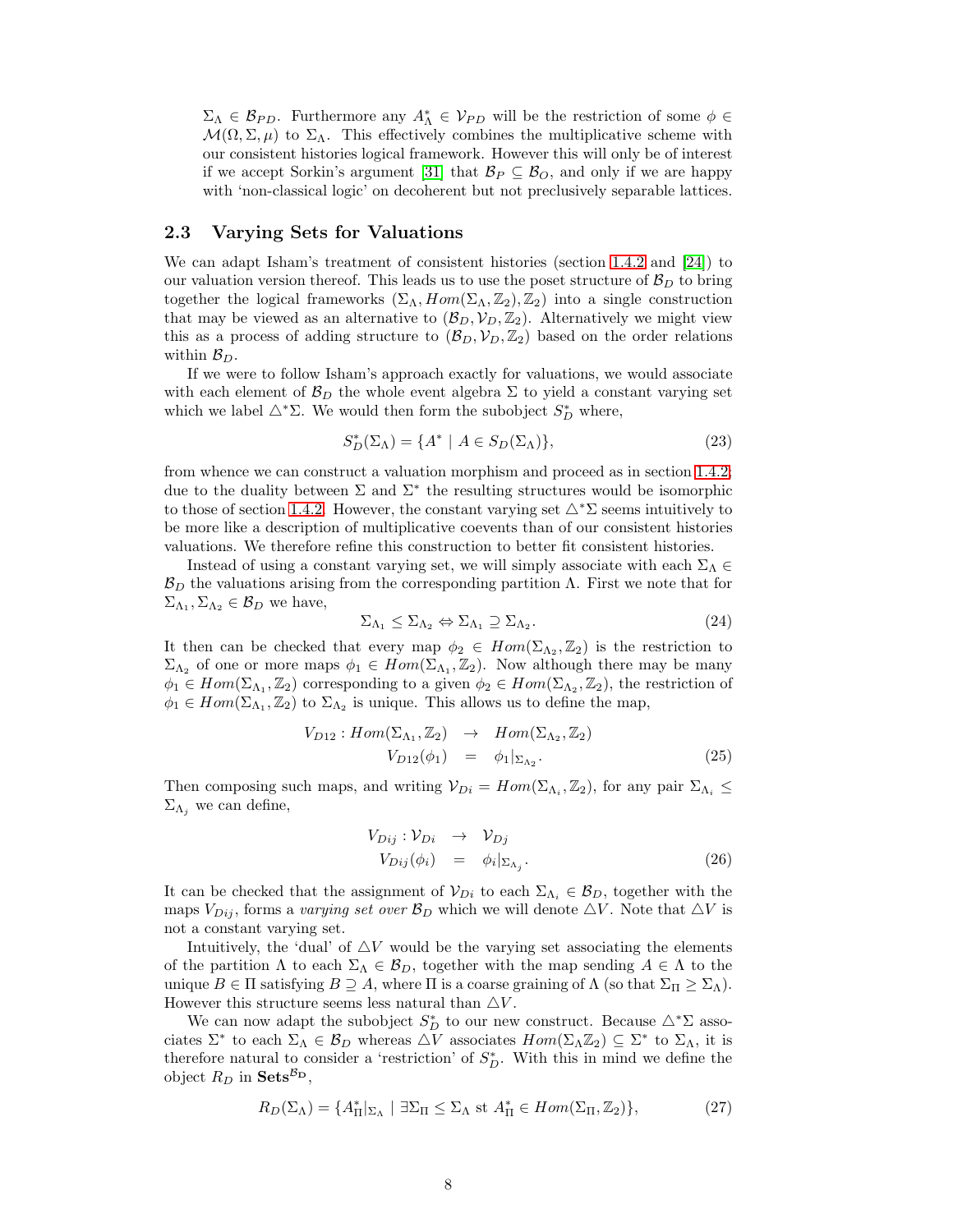together with the maps,

$$
R_{Dij}: R_D(\Sigma_{\Lambda_i}) \rightarrow R_D(\Sigma_{\Lambda_j})
$$
  
\n
$$
R_{Dij}: \phi_i \rightarrow \phi_i|_{\Sigma_{\Lambda_j}},
$$
\n(28)

for  $\Sigma_{\Lambda_i} \leq \Sigma_{\Lambda_j}$ . We check that  $R_D$  is well defined; firstly it is easy to see that  $\Sigma_{\Pi} \leq \Sigma_{\Lambda} \Rightarrow A_{\Pi}^{*}|_{\Sigma_{\Lambda}} \in Hom(\Sigma_{\Lambda}, \mathbb{Z}_{2}) = \Delta V(\Sigma_{\Lambda}).$  Secondly, we have,

$$
R_{Dij}: R_D(\Sigma_{\Lambda_i}) \mapsto \{ (A_{\Pi}^*|_{\Sigma_{\Lambda_i}})|_{\Sigma_{\Lambda_j}} \mid \exists \Sigma_{\Pi} \le \Sigma_{\Lambda_i} \text{ st } A_{\Pi}^* \in Hom(\Sigma_{\Pi}, \mathbb{Z}_2) \}. \tag{29}
$$

Since  $\Sigma_{\Pi} \supseteq \Sigma_{\Lambda_i} \supseteq \Sigma_{\Lambda_j}$  we have  $(A_{\Pi}^*|_{\Sigma_{\Lambda_i}})|_{\Sigma_{\Lambda_j}} = A_{\Pi}^*|_{\Sigma_{\Lambda_j}}$ , so that,

$$
R_{Dij}: R_D(\Sigma_{\Lambda_i}) \rightarrow \{A_{\Pi}^*|_{\Sigma_{\Lambda_j}} \mid \exists \Sigma_{\Pi} \le \Sigma_{\Lambda_i} \text{ st } A_{\Pi}^* \in Hom(\Sigma_{\Pi}, \mathbb{Z}_2) \}
$$
  
\n
$$
\subseteq \{A_{\Pi}^*|_{\Sigma_{\Lambda_j}} \mid \exists \Sigma_{\Pi} \le \Sigma_{\Lambda_j} \text{ st } A_{\Pi}^* \in Hom(\Sigma_{\Pi}, \mathbb{Z}_2) \}
$$
  
\n
$$
= R_D(\Sigma_{\Lambda_j}). \tag{30}
$$

Thus  $R_D$  is a well defined object in  $\textbf{Sets}^{\mathcal{B}_D}$ .

It is also easy to check that  $R_D$  is a subobject of  $\triangle V$ . Firstly note that,

$$
R_D(\Sigma_\Lambda) \subseteq \triangle V(\Sigma_\Lambda). \tag{31}
$$

Secondly we see that  $R_{Dij}$  is simply a restriction of  $\triangle V_{ij}$  to  $R_D$ , by which we mean that for  $\phi_i \in R_D(\Sigma_{\Lambda_i}),$ 

$$
\begin{array}{rcl}\n\Delta V_{ij}(\phi_i) & = & \phi_i|_{\Sigma_{\Lambda_j}} \\
& = & R_{Dij}(\phi_j).\n\end{array} \tag{32}
$$

In other words, the following diagram commutes for  $\Sigma_{\Lambda_i} \leq \Sigma_{\Lambda_j}$ ,

$$
R_D(\Sigma_{\Lambda_i}) \xrightarrow{R_{D\,ij}} R_D(\Sigma_{\Lambda_j})
$$
  
\n
$$
\downarrow \qquad \qquad \downarrow
$$
  
\n
$$
\Delta V(\Sigma_{\Lambda_i}) \xrightarrow[\Delta V_{ij}]{} \Delta V(\Sigma_{\Lambda_j})
$$
\n(33)

where the vertical arrows are subset inclusions. Thus  $R_D$  is indeed a subobject of  $\triangle V$ .

We can then follow [\[24\]](#page-11-2) to define a characteristic map  $\chi^{R_D}$  :  $\Delta V \to \mathcal{O}$  as described in section [1.4.2,](#page-2-0)

$$
\chi_{\Sigma_{\Lambda}}^{R_D} : \triangle V(\Sigma_{\Lambda}) \rightarrow \mathcal{O}(\Sigma_{\Lambda}) \n\phi \mapsto \{\Sigma_{\Pi} \ge \Sigma_{\Lambda} \mid \phi|_{\Sigma_{\Pi}} \in R_D(\Sigma_{\Pi})\},
$$
\n(34)

which we can use to define (not necessarily distinct) global elements,

$$
\Gamma \langle \phi \rangle : \mathbf{1} \to \mathcal{O}, \tag{35}
$$

for each consistent histories valuation  $\phi \in V_D$ . Then we can use the Heyting algebra structure of  $\mathcal O$  to define the 'lattice' logical operations of meet and join on the set,

$$
\Gamma \langle V_D \rangle = \{ \Gamma \langle \phi \rangle | \phi \in V_D \}. \tag{36}
$$

The closure of meet and join on  $\Gamma \langle V_D \rangle$  will be a Heyting algebra [\[24\]](#page-11-2), which we call  $H_D\langle V_D\rangle$ . The elements of  $H_D\langle V_D\rangle$  might best be thought of as propositions concerning the dynamics  $\mu$  of the underlying histories theory; in particular the 'structure' of decoherence implied by  $\mu$ . We have defined a map,

$$
h_D: V_D \rightarrow H \langle V_D \rangle \n\phi \rightarrow \Gamma \langle \phi \rangle, \tag{37}
$$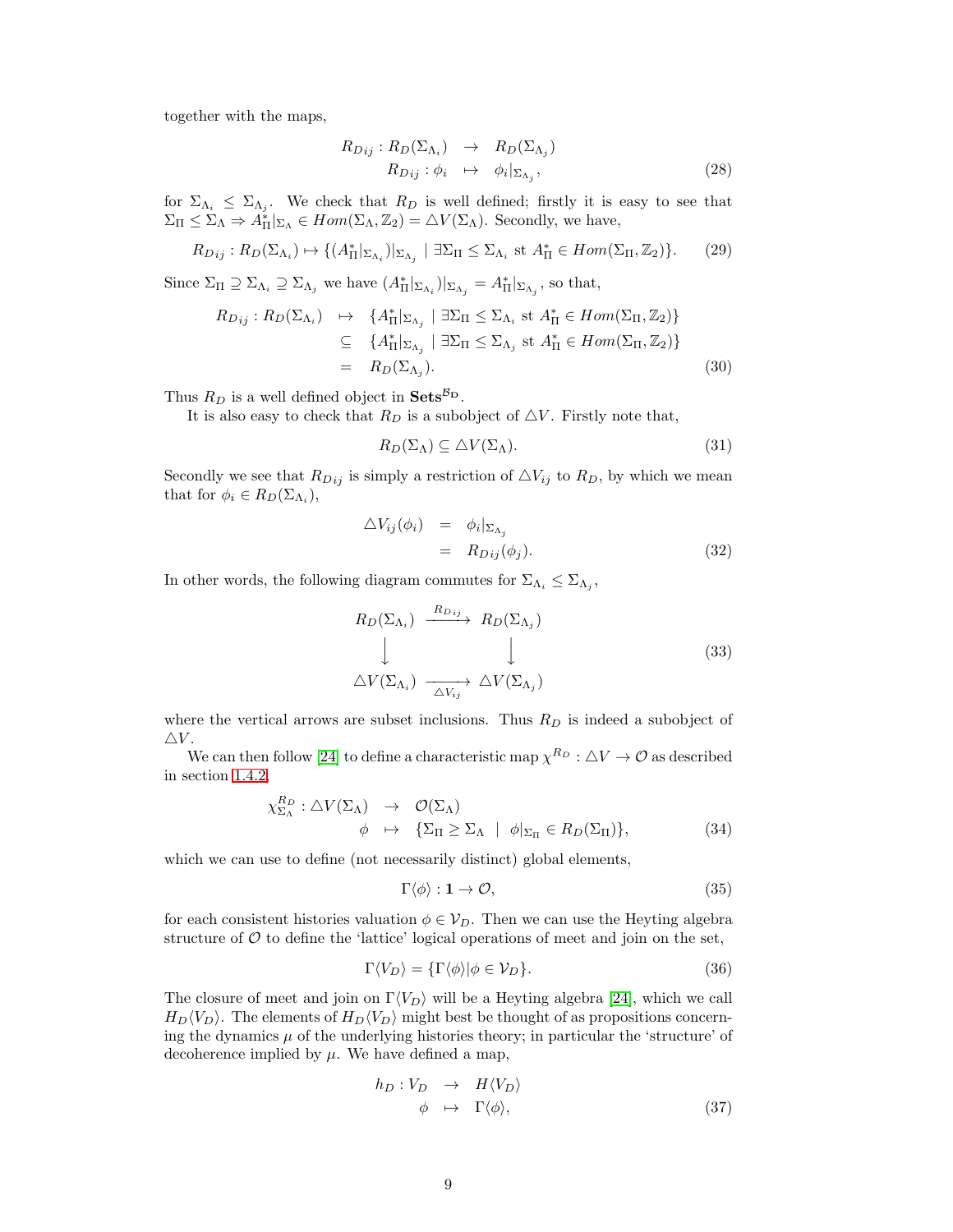which effectively 'embeds' the consistent histories valuations in a single logical structure.

It would of course be possible to replace the poset  $\mathcal{B}_D$  with  $\mathcal{B}_O$  or  $\mathcal{B}_E$  to yield varying sets within the topoi  $\textbf{Sets}^{\mathcal{B}_{\mathbf{C}}}$  or  $\textbf{Sets}^{\mathcal{B}_{\mathbf{E}}}$ , leading us to embed the corresponding sets of valuations in Heyting algebras  $H_O\langle V_O \rangle$  and  $H_E\langle V_E \rangle$  respectively. This might be thought of as an instrumentalist version of the above analysis. Alternately, we might use the poset  $\mathcal{B}_{PD}$ , which would lead to an accommodation between the consistent histories approach and the multiplicative scheme, as described in section [2.2.](#page-5-0)

Finally, we might seek to extend the logical structure  $H_D\langle V_D \rangle$  to a logical framework. Noting that  $\mathbb{Z}_2$  is a Heyting algebra (as in every Boolean algebra), the most obvious starting point would be  $(H_D\langle V_D \rangle, Hom(H_D\langle V_D \rangle, \mathbb{Z}_2), \mathbb{Z}_2)$ ; however we leave this investigation to future research.

## 3 Summary and Conclusion

Our aim was to rephrase the consistent histories approach in terms of truth valuations, following Sorkin's development of the coevent interpretation. In section [2.1](#page-5-1) we identified each consistent set with a logical framework  $(\Sigma_{\Lambda}, Hom(\Sigma_{\Lambda}, \mathbb{Z}_2), \mathbb{Z}_2)$ , where  $\Lambda$  is the corresponding partition. We then generalised our definition of a logical framework to bring the consistent sets together as  $(\mathcal{B}_D, \mathcal{V}_D, \mathbb{Z}_2)$ , or as  $(\mathcal{B}_D, \mathcal{V}_C, \mathbb{Z}_2)$ if we wish to take preclusion into account. In section [2.2](#page-5-0) we noted the close relation with multiplicative coevents given by  $supp(A_{\Lambda}^*) = supp(A^*)$ , and examined two means of combing the approaches. This led us to introduce the coevent schemes  $Cons_D(\Omega, \Sigma, \mu)$ ,  $Cons_C(\Omega, \Sigma, \mu)$  and  $Cons_M(\Omega, \Sigma, \mu)$ , as well as the logical framework  $(\mathcal{B}_{PD}, \mathcal{V}_{PD}, \mathbb{Z}_2)$ . In section [2.3](#page-7-0) we adapted Isham's early consistent histories topos construction to our valuations based approach, moving from the constant varying set  $\Delta\Sigma$  to the varying set  $\Delta V$  while remaining within the topos  $\mathbf{Sets}^{\mathcal{B}_{\mathbf{D}}}$ . We hope that these results show that the consistent histories approach can be naturally described in terms of valuations, opening links with Sorkin's coevent interpretation and facilitating a more simple description in terms of Isham's varying set construction.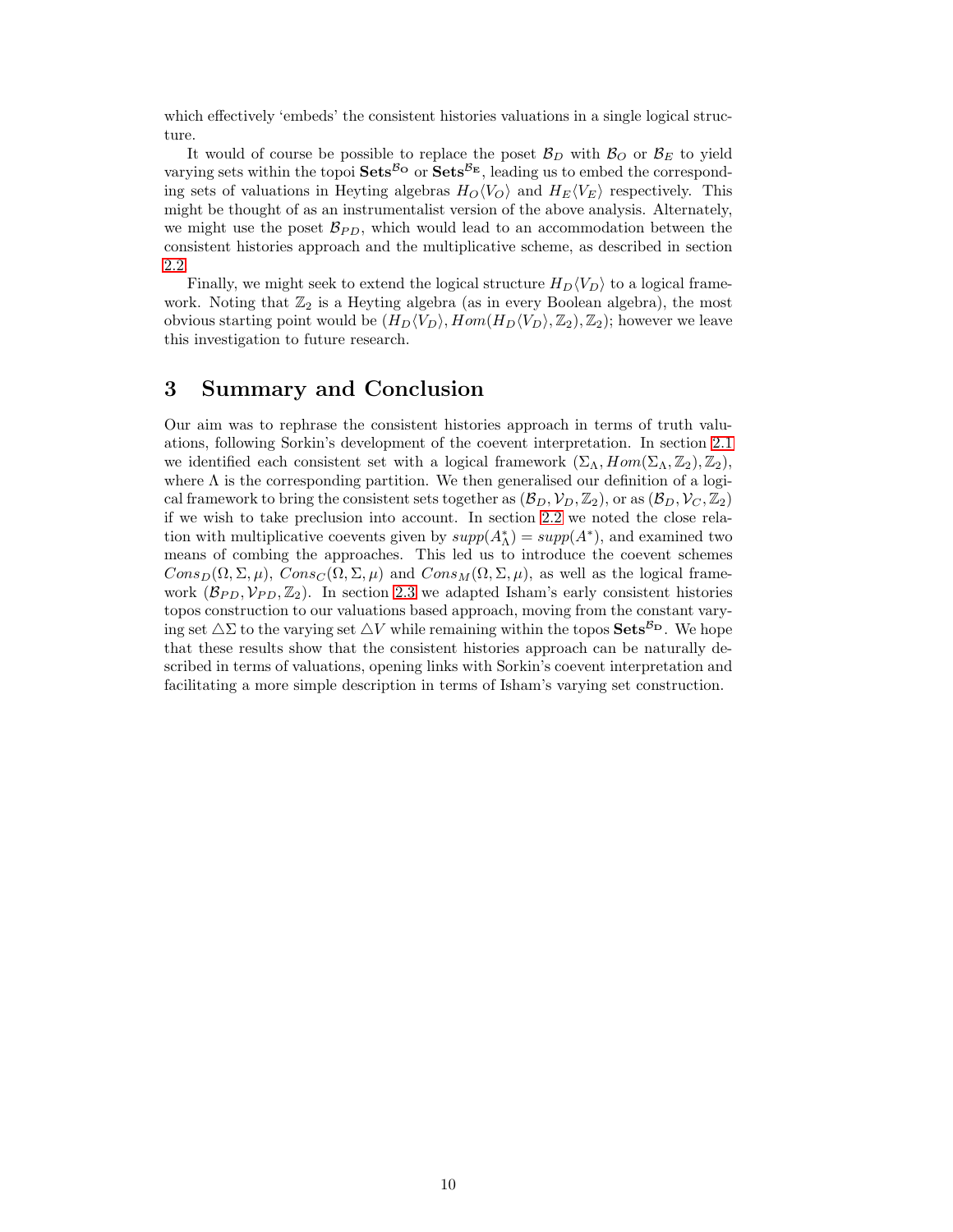## <span id="page-10-17"></span>References

- <span id="page-10-12"></span>[1] J.L. Bell. Oxford University Press, 1987.
- [2] Jeremy Butterfield. Topos theory as a framework for partial truth. In P. Gardenfors J. Wolenski and K. Kijania-Placek, editors, *In the Scope of Logic, Methodology and Philosophy of Science*, pages 327–329. Springer, 2003.
- <span id="page-10-8"></span><span id="page-10-1"></span>[3] P.A.M. Dirac. The lagrangian in quantum mechanics. *Physikalische Zeitschrift der Sowjetunion*, 3:64–72, 1933.
- [4] A. Döring and C. J. Isham. A topos foundation for theories of physics: I. formal languages for physics. *Journal of Mathematical Physics*, 49(5):053515, 2008. quant-ph/0703060.
- <span id="page-10-9"></span>[5] A. Döring and C. J. Isham. A topos foundation for theories of physics: II. daseinisation and the liberation of quantum theory. *Journal of Mathematical Physics*, 49(5):053516, 2008. quant-ph/0703060.
- <span id="page-10-10"></span>[6] A. Döring and C. J. Isham. A topos foundation for theories of physics: III. the representation of physical quantities with arrows. *Journal of Mathematical Physics*, 49(5):053517, 2008. quant-ph/0703064.
- <span id="page-10-11"></span>[7] A. Döring and C. J. Isham. A topos foundation for theories of physics: IV. categories of systems. *Journal of Mathematical Physics*, 49(5):053518, 2008. quant-ph/0703066.
- <span id="page-10-15"></span>[8] Fay Dowker and Yousef Ghazi-Tabatabai. The Kochen-Specker Theorem Revisited in Quantum Measure Theory. *J. Phys. A*, 41:105301, 2008. eprint arXiv:0711.0894.
- <span id="page-10-2"></span>[9] Richard P. Feynman. Space-time approach to nonrelativistic quantum mechanics. *Rev. Mod. Phys.*, 20:367, 1948.
- <span id="page-10-3"></span>[10] Richard P. Feynman. The development of the space-time view of quantum electrodynamics, 1965. Nobel Lecture, 1965, http://nobelprize.org/nobel prizes/physics/laureates/1965/feynmanlecture.html.
- <span id="page-10-13"></span><span id="page-10-4"></span>[11] Cecilia Flori. A Topos Formulation of Consistent Histories. 2008.
- [12] M. Gell-Mann and J.B. Hartle. *Complexity, Entropy and the Physics of Information, SFI Studies in the Science of Complexity*, volume Vol. III. Addison Wesley, Reading, 1990.
- <span id="page-10-16"></span>[13] Yousef Ghazi-Tabatabai. *Quantum Measure Theory: A New Interpretation*. PhD thesis, Imperial College, 2009.
- <span id="page-10-14"></span><span id="page-10-0"></span>[14] Yousef Ghazi-Tabatabai. Coevents as beables. arXiv:1303.4729, 2013.
- [15] Yousef Ghazi-Tabatabai and Petros Wallden. Dynamics & Predictions in the Co-event Interpretation. *J. Phys. A*, 42:235303, 2009. arXiv:0901.3675.
- <span id="page-10-5"></span>[16] Robert B. Griffiths. Consistent histories and the interpretation of quantum mechanics. *J. Statist. Phys.*, 36:219–272, 1984.
- <span id="page-10-6"></span>[17] Robert B. Griffiths. Consistent interpretation of quantum mechanics using quantum trajectories. *Phys. Rev. Lett.*, 70(15):2201–2204, Apr 1993.
- <span id="page-10-7"></span>[18] Robert B. Griffiths. Consistent histories and quantum reasoning. *Phys. Rev. A*, 54(4):2759–2774, Oct 1996.